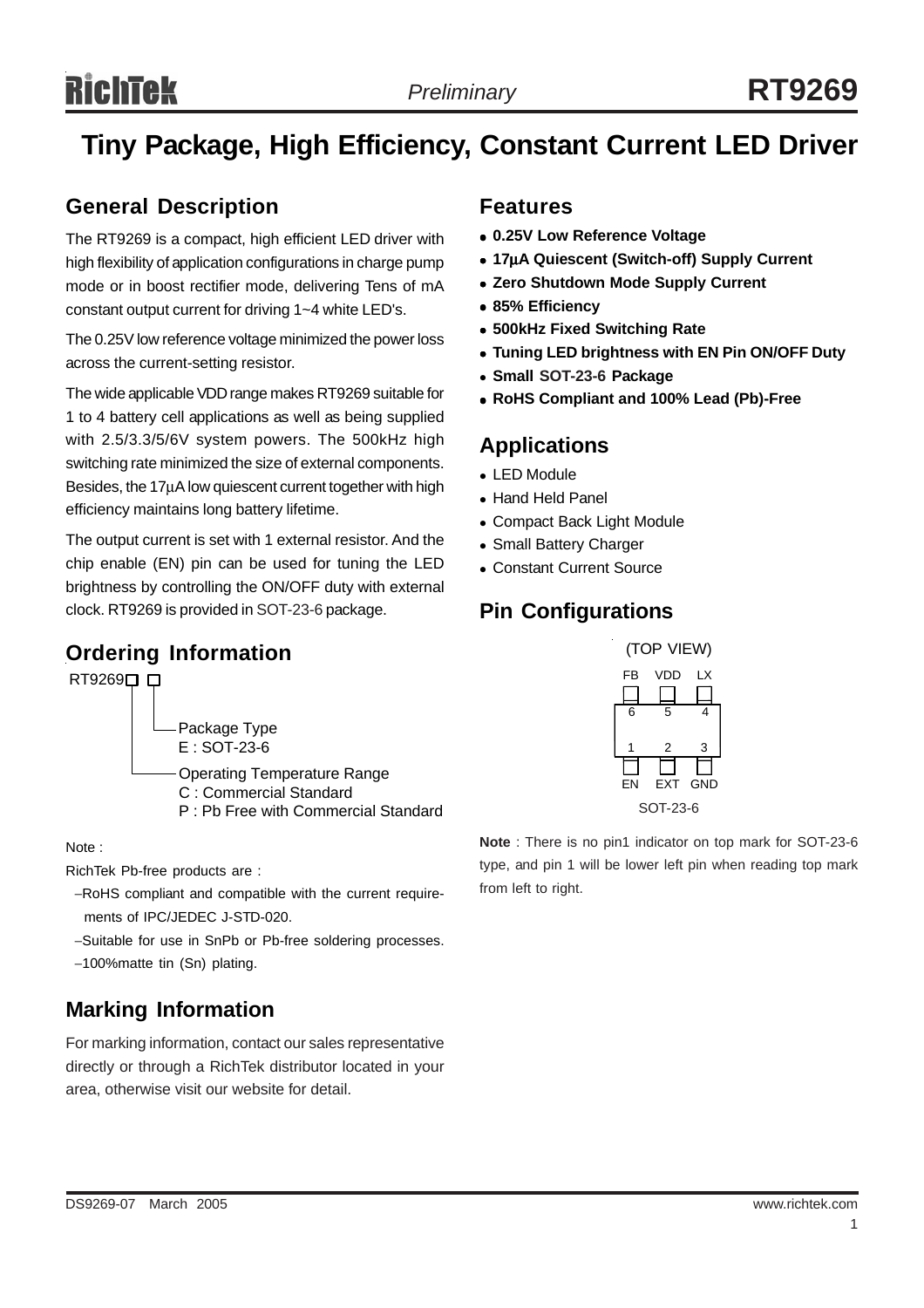### **Typical Application Circuit**



Figure 1. RT9269 drives single or parallel LED's in charge pump configuration



Figure 2. RT9269 drives 2 series connected LED's in charge pump configuration



Figure 3. RT9269 drives 2~4 series connected LED's in boost rectifier configuration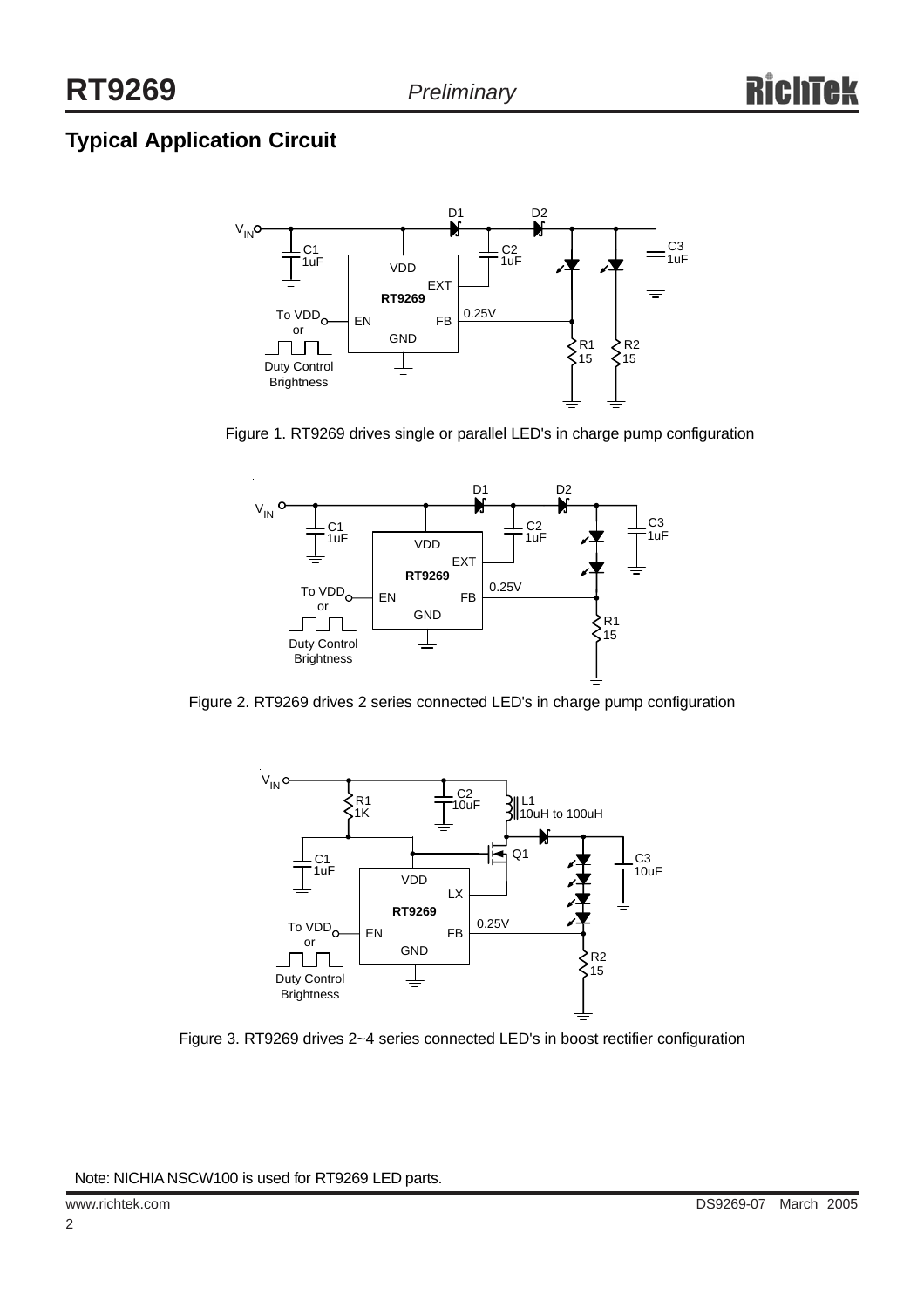### **Functional Pin Description**

| Pin No. | <b>Pin Name</b> | <b>Pin Function</b>                                                             |
|---------|-----------------|---------------------------------------------------------------------------------|
|         | EN              | Chip Enable (Active High)                                                       |
| 2       | <b>EXT</b>      | Output Pin for Configuring Charge Pump or Driving External NMOS                 |
| 3       | GND             | Ground                                                                          |
| 4       | LX              | Pin for Switching                                                               |
| 5       | VDD             | Input Positive Power Pin of RT9269                                              |
| 6       | FB              | Feedback Input pin Internal Reference Voltage for the Error Amplifier is 0.25V. |

#### **Function Block Diagram**

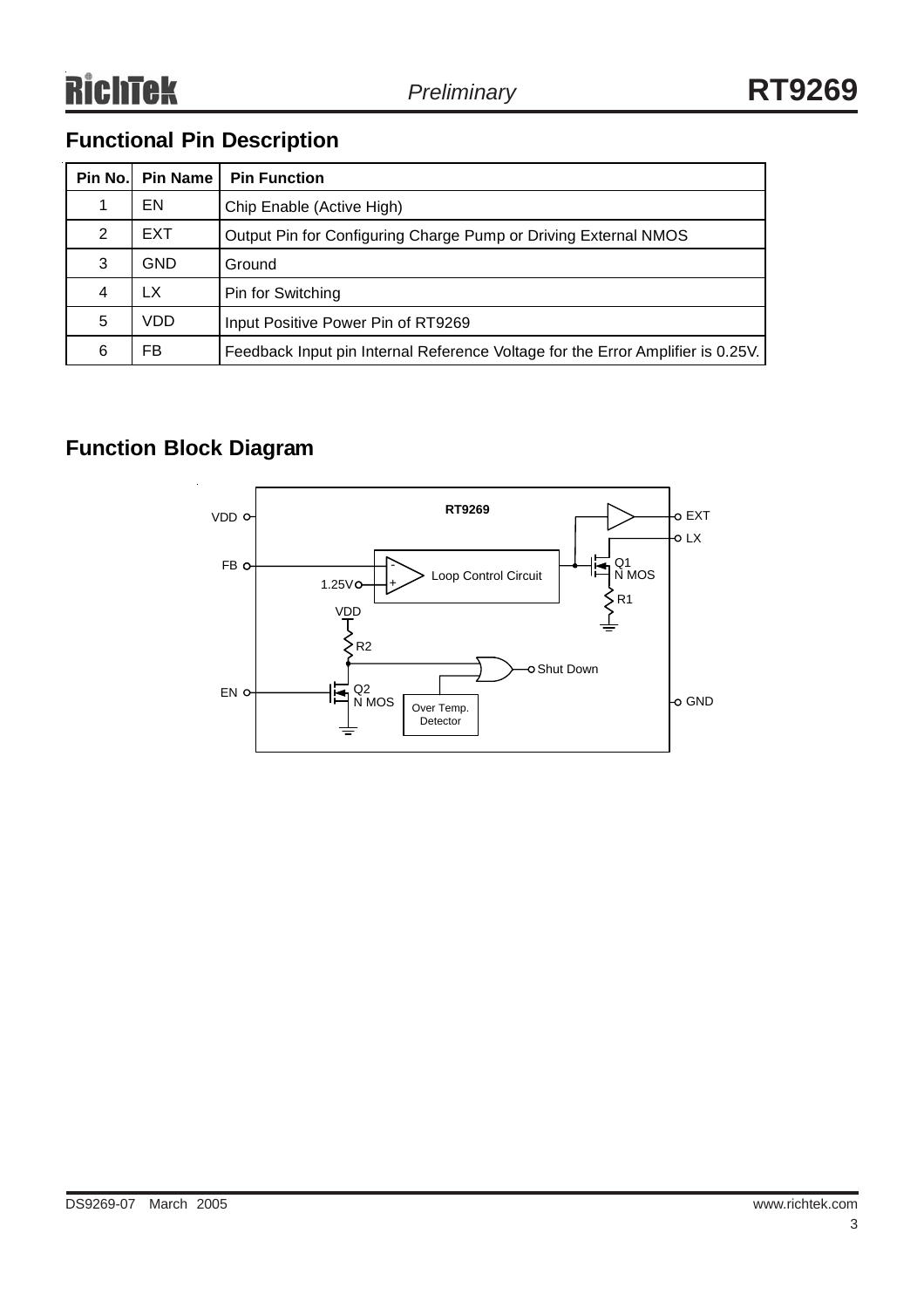### **Absolute Maximum Ratings**

| • Power Dissipation, $P_D @ T_A = 25^{\circ}C$ |  |
|------------------------------------------------|--|
|                                                |  |
| • Package Thermal Resistance                   |  |
|                                                |  |
|                                                |  |
|                                                |  |

#### **Electrical Characteristics**

| <b>Parameter</b>                        | Symbol                   | <b>Test Conditions</b>           | Min           | <b>Typ</b> | <b>Max</b> | <b>Units</b>    |
|-----------------------------------------|--------------------------|----------------------------------|---------------|------------|------------|-----------------|
| Start-UP Voltage                        | $V_{ST}$                 | $I_L = 1mA$                      | $- -$         | 0.98       | 1.05       | V               |
| Operating V <sub>DD</sub> Range         | V <sub>DD</sub>          | V <sub>DD</sub> pin voltage      | 2             | --         | 6.5        | V               |
| No Load Current I $(V_{IN})$            | <b>INO LOAD</b>          | $V_{IN} = 3.3V$ , $V_{OUT} = 5V$ | $\sim$ $\sim$ | 30         | --         | μA              |
| Switch-off Current I (V <sub>DD</sub> ) | <b>I</b> SWITCH          | $V_{IN} = 6V$                    | --            | 17         | --         | μA              |
| Shutdown Current I (V <sub>IN</sub> )   | $I_{\text{OFF}}$         | EN Pin = $0V$ , $V_{IN} = 6V$    | $- -$         | 0.1        | 1          | $\mu$ A         |
| Feedback Reference Voltage              | <b>VREF</b>              | Close Loop, $VDD = 5V$           |               | 0.25       |            | V               |
| <b>Switching Rate</b>                   | $F_S$                    | $V_{DD} = 5V$                    | --            | 500        | --         | kHz             |
| Maximum Duty                            | $D_{MAX}$                | $V_{DD} = 5V$                    |               | 75         | --         | $\%$            |
| LX ON Resistance                        |                          | $V_{DD} = 5V$                    | --            | 0.4        | --         | $\Omega$        |
| <b>Current Limit Setting</b>            | <b>ILIMIT</b>            | $V_{DD} = 5V$                    | $- -$         | 500        | --         | mA              |
| EXT ON Resistance to V <sub>DD</sub>    |                          | $V_{DD} = 5V$                    | $- -$         | 5          | --         | Ω               |
| <b>EXT ON Resistance to GND</b>         |                          | $V_{DD} = 5V$                    | --            | 5          | --         | Ω               |
| <b>EN Pin Trip Level</b>                |                          | $V_{DD} = 5V$                    | 0.4           | 0.8        | 1.2        | V               |
| Temperature Stability for VREF          | $T_{\rm S}$              |                                  | $- -$         | 50         | ۰.         | ppm/ $\circ$ C  |
| <b>Thermal Shutdown</b>                 | T <sub>SD</sub>          |                                  | $-$           | 165        | $- -$      | $\rm ^{\circ}C$ |
| <b>Thermal Shutdown Hysterises</b>      | $\Delta$ T <sub>SD</sub> |                                  | --            | 10         | --         | $\circ$ C       |

( $V_{IN}$  =3.3V,  $V_{DD}$  set to 5V, Load Current = 0,  $T_A$  = 25°C, unless otherwise specified)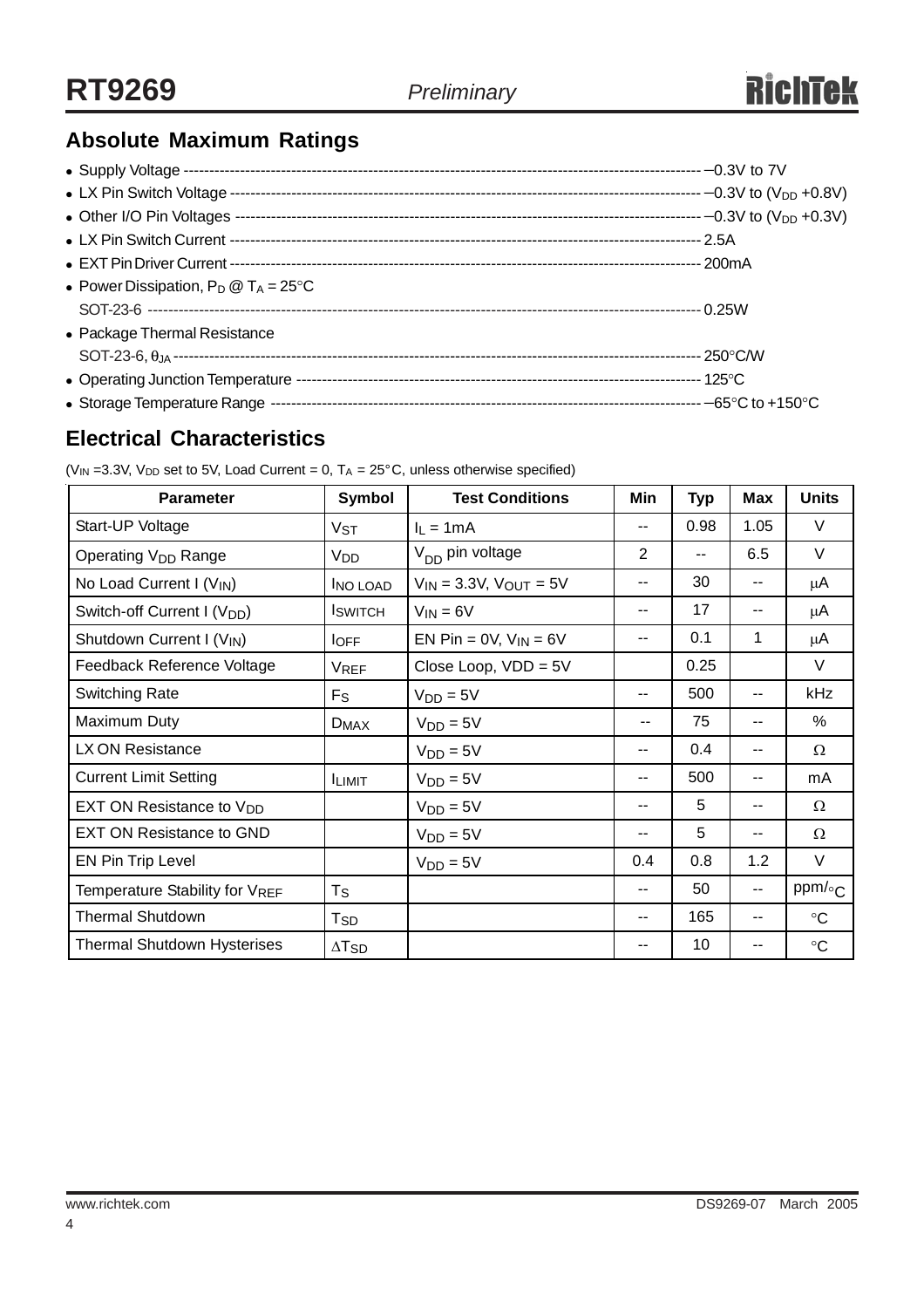### **Typical Operating Characteristics**













DS9269-07 March 2005 www.richtek.com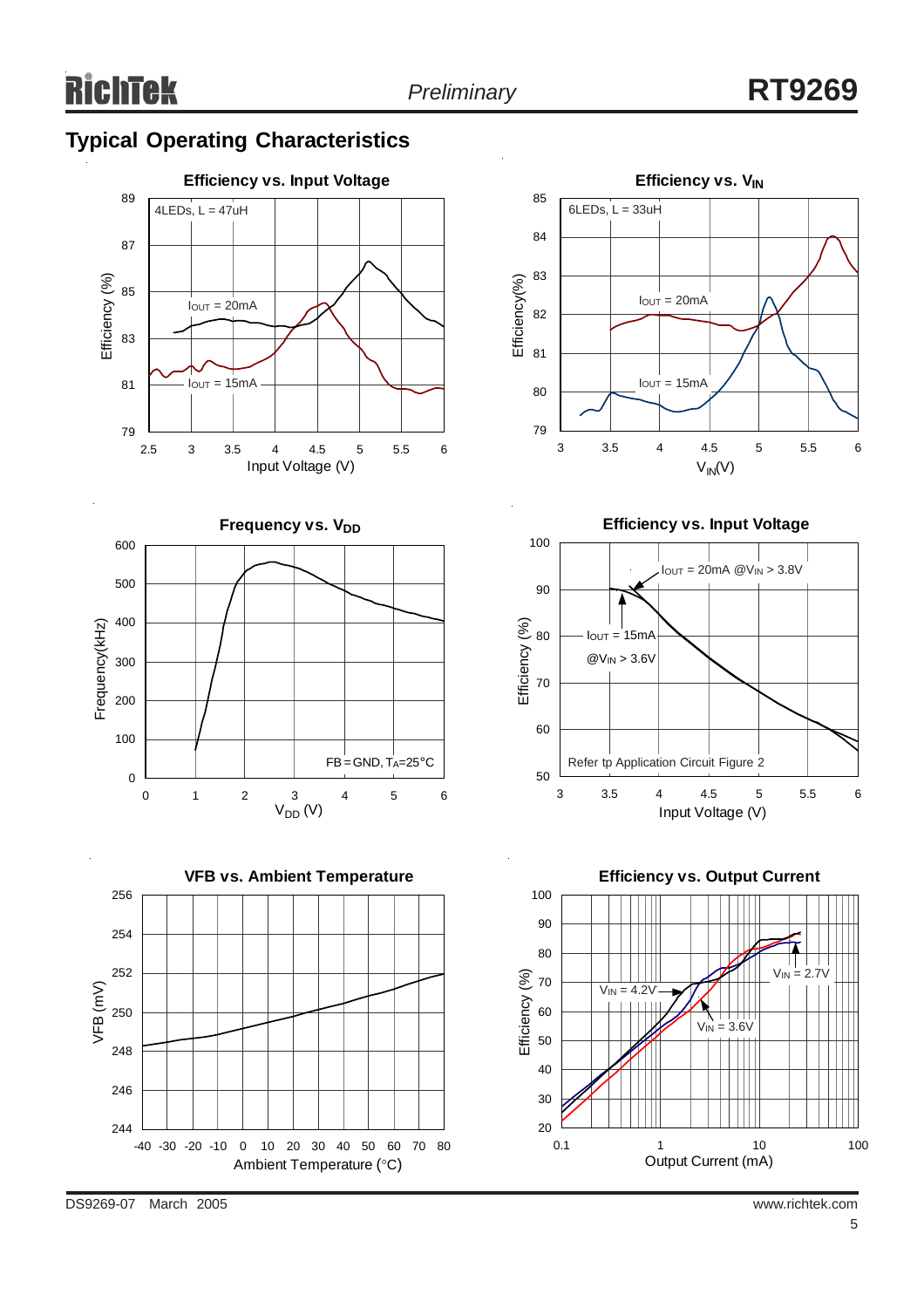



**LX vs. Output Ripple**  $V_{IN} = 3.0V$  for 4LEDs LX<sup>12</sup> VOUT<sub>2-></sub> وللاعتطا 20mA/Div  $I_{OUT}$  3-> 1) CH1 10 V Refer tp Application Circuit Figure 3 

Time (500ns/Div) ((500ns/Div)



**LX vs. Output Ripple**





6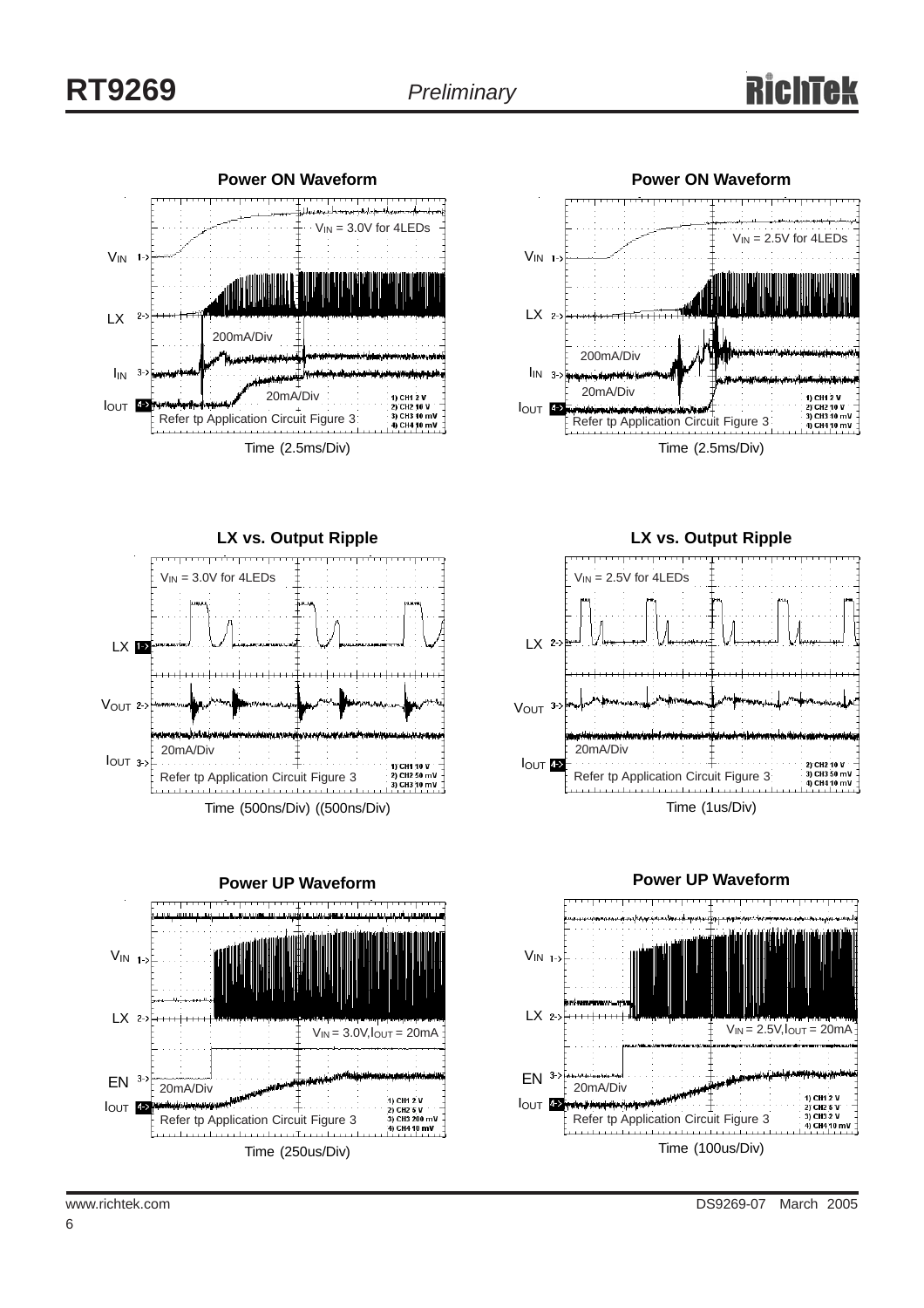## *Preliminary* **RT9269**





**EN Pin Shutdown Response**  $V_{EN} = 1.25V$  $V_{IN} = 3.8V$  $I<sub>OUT</sub> = 20mA$  $V_{LX}$  1->  $\mathsf{I}_{\mathsf{IN}}$  2-> IOUT<sup>83</sup> 1) CH1 1) CH1 2 V<br>2) CH2 10 mV<br>3) CH3 10 mV Refer tp Application Circuit Figure 2 Time (500us/Div)



**LX vs. Output Ripple**





DS9269-07 March 2005 www.richtek.com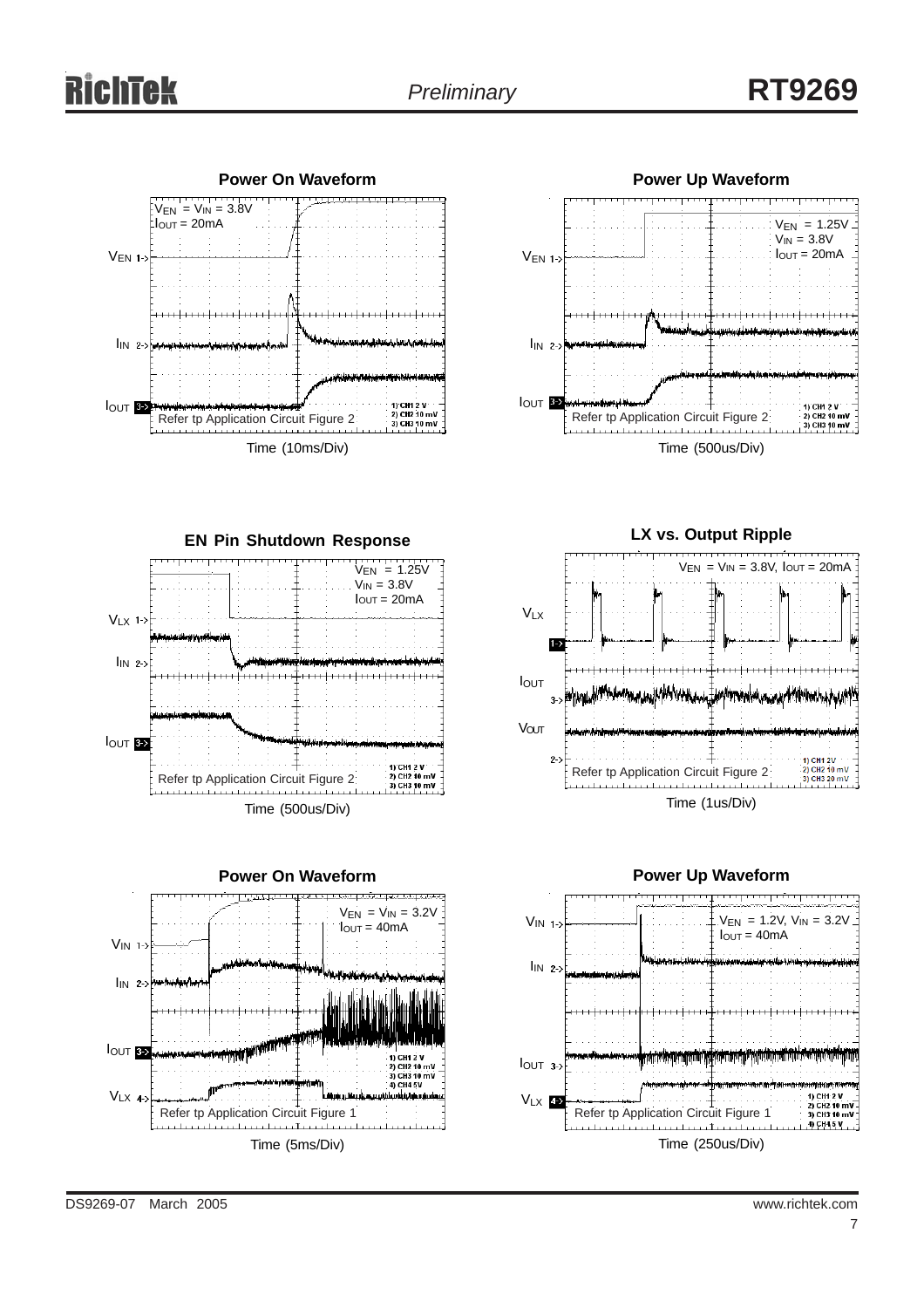